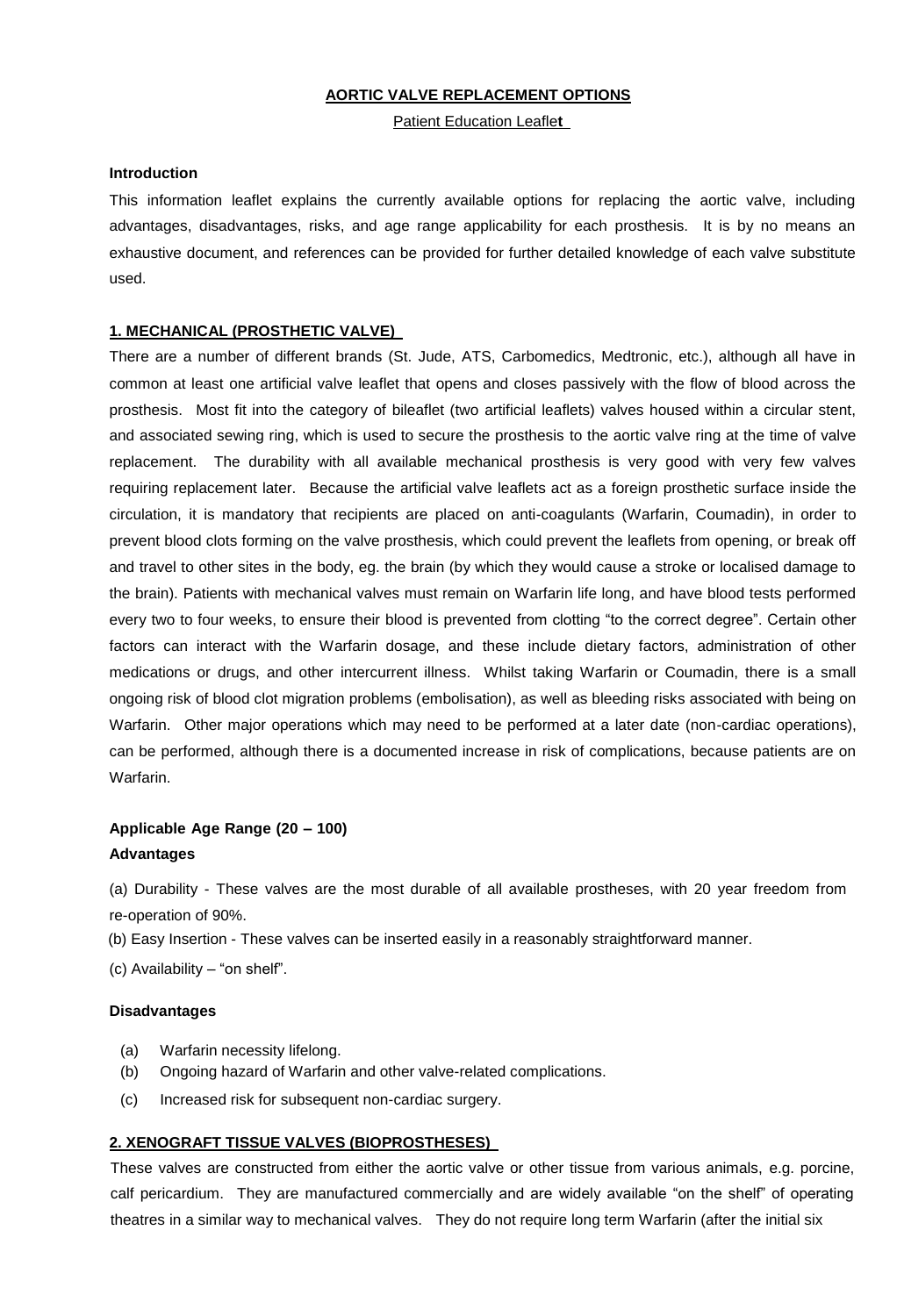weeks or so), although they are limited by durability, which is worse in younger patients. For instance, in a 40 year old patient, durability is estimated at eight to 10 years, in a 60 year old patient at 10 to 12 years, and over the age of 70 years, 13 to 15 years can be anticipated. Thus, they are really most suitable for patients over the age of 65, and in particular, those over the age of 70, in whom the durability is better, and the chance of a re-operation being necessary are reduced, because of the patient's older age.

# **Applicable Age Range Greater Than 65 Years**

# **Advantages**

- (a) Do not require Warfarin after the first six weeks.
- (b) Easy insertion relatively straightforward.
- (c) Availability.

# **Disadvantages**

(a) Limited durability in younger age groups, e.g. less than 60 years.

# **3. AORTIC ALLOGRAFT (HOMOGRAFT)**

Rather than being of animal origin, these valves are of human origin, and in the State of Victoria, are available from the Donor Tissue Bank of Victoria, a subsidiary of the Victorian Institute of Forensic Pathology (Police Coroner's Court). These valves are taken from people who have died, and are subject to a coroner's autopsy for various reasons, e.g. Suicide, homicide, other deaths reported to the coroner. Consent is obtained from the relatives within 24 hours of death, so that the valves can be taken at the time of the autopsy. They are processed and stored in liquid nitrogen, and the donors are tested for all communicable diseases including Hepatitis, HIV, syphilis, etc., before the valves are available for use. They are stored in liquid nitrogen, and can be kept this way for five years. These valves are a little bit more difficult to obtain, because they are not kept on the shelf in the operating theatre, and the correct size has to be ordered in advance. Also, insertion methods are slightly more difficult than standard mechanical and xenograft valves. However, they do not need Warfarin treatment at any stage, and their durability is better than xenograft in young patients. Between the age of 20 to 70, they are useful, with an anticipated average life span of 15 years. They have proven very resistant to infection, and are used often when operating for endocarditis (valve infection).

## **Applicable Age Groups 20 – 70**

Durability is reduced in patients under the age of 20.

## **Advantages**

- (a) Patients do not require Warfarin at any stage.
- (b) Valves are not rejected acutely, and patients do not require immunosuppressive treatment.
- (c) Most useful when operating for infection of the aortic valve.

# **Disadvantages**

(a) All these valves will degenerate at an average of 15 years (some longer, some shorter), and will thus require replacement.

- (b) Ease of insertion more difficult than standard mechanical and xenograft valves.
- (c) Reduced availability have to be ordered on a case-by-case basis.